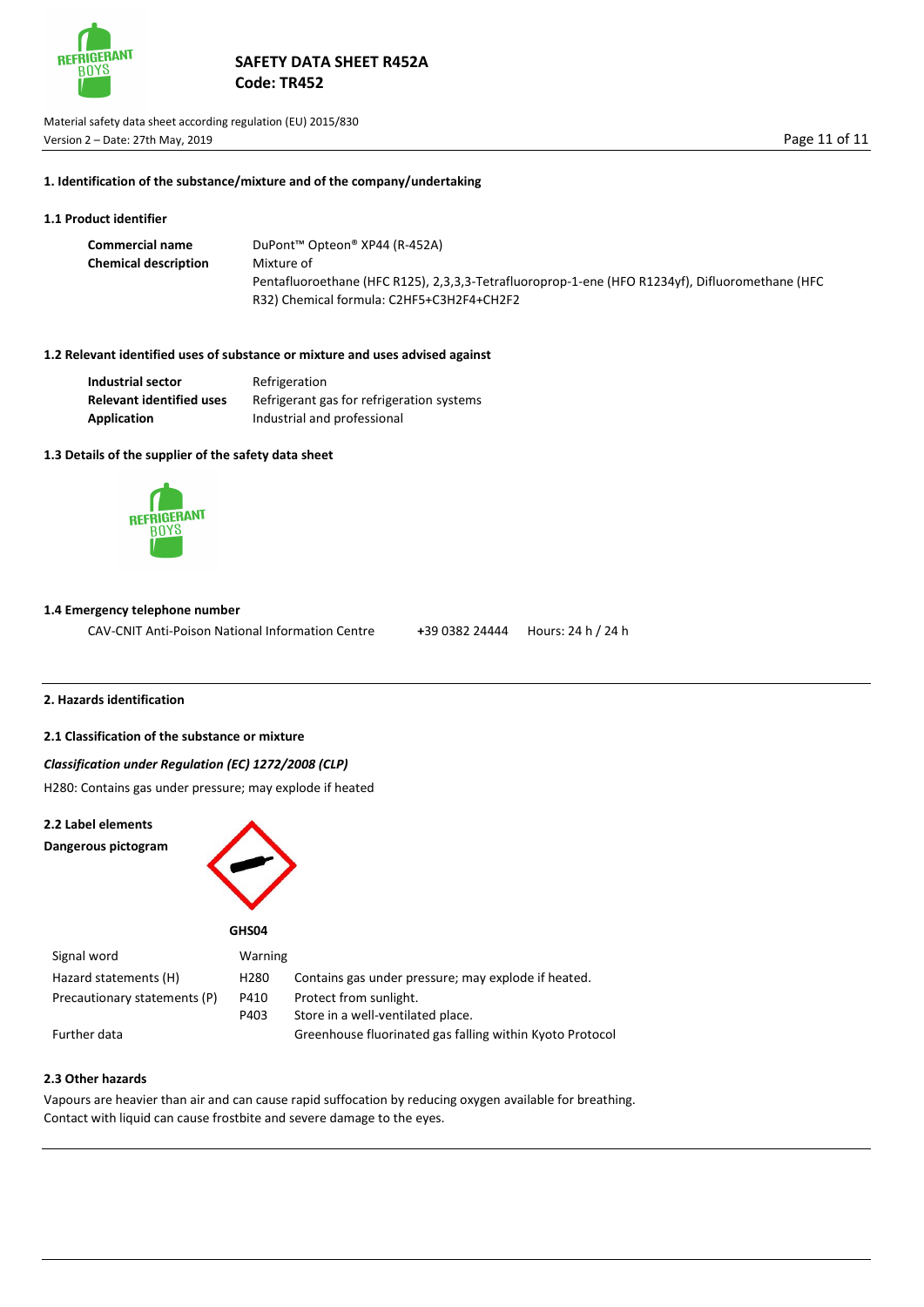

Material safety data sheet according regulation (EU) 2015/830 Version 2 – Date: 27th May, 2019 Page 11 of 11

## **3. Composition/information on ingredients**

## **3.2 Mixtures**

| Substance name                | %   | CAS No.   | EC No.    | <b>REACH No.</b> | Classification Reg. (EC) 1272/2008<br>(CLP) and Directive 67/548/EEC |
|-------------------------------|-----|-----------|-----------|------------------|----------------------------------------------------------------------|
| Pentafluoroethane             | 59% | 354-33-6  | 206-557-8 | 01-2119485636-25 | Not classified (DSD/DPD)<br>Press. Gas Lig.; H280                    |
| 2,3,3,3-Tetrafluoroprop-1-ene | 30% | 754-12-1  | 468-710-7 | 01-0000019665-61 | $F+; R12$<br>Flam. Gas 1, H220<br>Press. Gas Lig., H280              |
| Difluoromethane               | 11% | $75-10-5$ | 200-839-4 | 01-2119471312-47 | $F+; R12$<br>Flam. Gas 1; H220<br>Press. Gas Lig.; H280              |

For more information, see section 8, 11, 12 and 16.

## **4. First aid measures**



**General information**: If the person is unconscious, place it in the recovery position and get immediately medical attention. Do not give anything to an unconscious person. If breathing is irregular, give oxygen. If breathing stopped, administer artificial respiration. If symptoms persist, call a physician.

 **Notes to physician**: Do not give adrenaline-ephedrine or similar drugs group.

#### **4.1 Description of first aid measures**

| Inhalation         | Remove patience from exposure to fresh air. Administer oxygen if necessary. Obtain immediate medical<br>attention.                                                                                                                                                                                                 |
|--------------------|--------------------------------------------------------------------------------------------------------------------------------------------------------------------------------------------------------------------------------------------------------------------------------------------------------------------|
| Skin contact       | In case of contact with skin, wash immediately with plenty of water. Remove contaminated clothing. If irritation<br>or blistering occurs, call a physician                                                                                                                                                         |
| Eye contact        | Remove contact lenses, if present. Rinse immediately with plenty of water, also under the eyelids, for at least 15<br>minutes. If symptoms persist, call a physician.                                                                                                                                              |
| Ingestion          | Unlikely route of exposure. As this product is a gas, refer to the section "Inhalation". Do not induce vomiting<br>without medical advice. Obtain immediate medical attention                                                                                                                                      |
| Notes to physician | Because of possible disturbances of cardiac rhythm, catecholamine drugs, such as epinephrine, should be<br>considered only as a last resort in life-threatening emergencies. Treatment of overexposure should be directed<br>at the control of symptoms and the clinical condition. If necessary, treat frostbite. |

#### **4.2. Most important symptoms and effects, both acute and delayed**

In high concentrations may cause asphyxiation. Symptoms may include loss of mobility/consciousness. Victim may not be aware of asphyxiation. In low concentrations may cause narcotic effects. Symptoms may include dizziness, headache, nausea and loss of co-ordination

#### **5. Firefighting measures**

### **5.1 Extinguishing media**

| Suitable extinguishing media    | Use water spray, alcohol-resistant foam, dry chemical and Carbon dioxide (CO2) |
|---------------------------------|--------------------------------------------------------------------------------|
| No suitable extinguishing media | None to our knowledge.                                                         |

#### **5.2 Special hazards arising from the substance or mixture**

*Specific hazards* Contents under pressure.

- On heating: heating will cause a rise in pressure with a risk of bursting.
- Toxic and corrosive vapours are released.
- Cool down the containers exposed to heat with a water spray.
- Vapours are heavier than air and can cause rapid suffocation by reducing oxygen available for breathing.

## **5.3 Advice for firefighters**

Wear self-contained positive pressure breathing apparatus (SCBA) and protective suit. Avoid contact with skin and eyes. Do not breathe gas/fumes/vapour.

## **Other information**

Use extinguishing measures that are appropriate to local circumstances and the surrounding environment.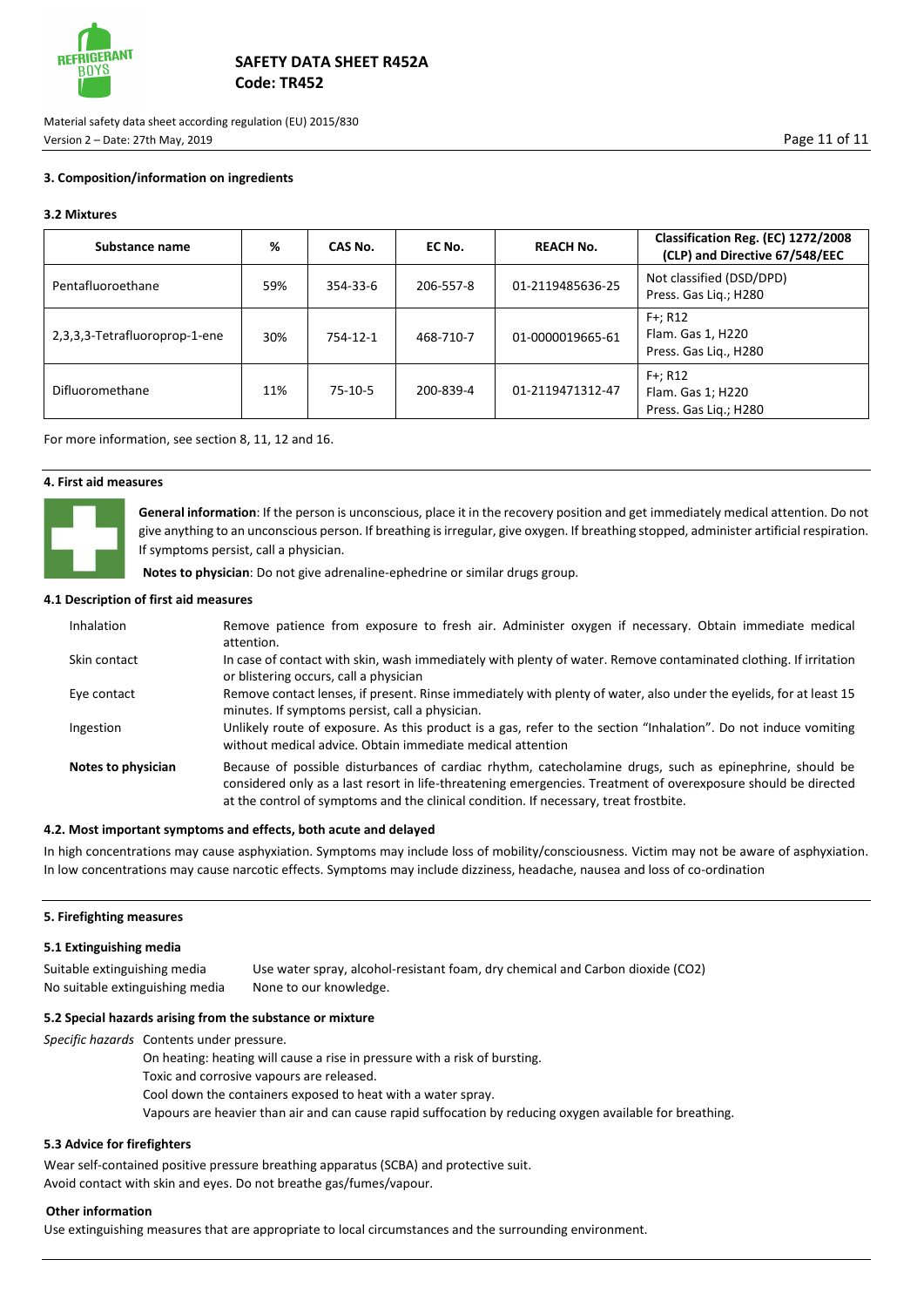

Material safety data sheet according regulation (EU) 2015/830 Version 2 – Date: 27th May, 2019 Page 11 of 11 For further information to stability and reactivity, refer to section 10.

**6. Accidental release measure**

## **6.1 Personal precautions, protective equipment and emergency procedures**

Immediately contact emergency personnel. Immediately evacuate personnel to safe areas. Unprotected persons must be kept away. Wear personal protective equipment refer to section 8 "Exposure controls/personal protection". Remove all sources of ignition. Avoid contact with skin (possible frostbite). Ventilate the area/local. In case of insufficient ventilation, wear self-contained breathing apparatus.

## **6.2 Environmental precautions**

Do not allow product to spread into the environment. Avoid spillage and prevent possible losses.

# **6.3 Methods and material for containment and cleaning up**

Ventilate / aerate the area/local.

## **6.4 Reference to other sections**

For further on personal protection, refer to section 8.

### **7. Handling and storage**

## **7.1 Precautions for safe handling**

| <b>Technical measures</b> | Handle with care. Caution when opening, pressurized container.<br>Protect from sunlight and do not expose to temperatures exceeding 50° C (122 °F).<br>Do not spray on a naked flame or any incandescent material. |  |  |  |  |
|---------------------------|--------------------------------------------------------------------------------------------------------------------------------------------------------------------------------------------------------------------|--|--|--|--|
|                           | Do not use in area without adequate ventilation.                                                                                                                                                                   |  |  |  |  |
|                           | Do not pierce or burn, even after use.                                                                                                                                                                             |  |  |  |  |
|                           | Do not remove seal unless immediately before use.                                                                                                                                                                  |  |  |  |  |
|                           | Follow the general precautions for handling, storing, and using compressed gases.                                                                                                                                  |  |  |  |  |
| Industrial hygiene        | Ensure adequate ventilation of the working area.                                                                                                                                                                   |  |  |  |  |
|                           | Do not drink, eat or smoke in the working area.                                                                                                                                                                    |  |  |  |  |

## **7.2 Conditions for safe storage, including any incompatibilities**

### *Requirements for storage areas and containers*

Keep containers tightly closed in a dry, cool and well-ventilated place, away from any ignition or heat sources. Store in original container. Protect from sunlight and do not expose to temperatures exceeding 50° C (122 °F).

## **7.3 Specific end use(s)**

For professional and industrial use only.

# **8. Exposure controls/personal protection**

#### **8.1 Control parameters**

OEL (Occupational Exposure Limit): No available data.

| <b>Components</b>             | CAS No.  | <b>TLV-TWA</b> | <b>Parameters</b>                      | Font         | Year      |
|-------------------------------|----------|----------------|----------------------------------------|--------------|-----------|
| Pentafluoroethane             | 354-33-6 | 8 h            | 4.900 mg/m <sup>3</sup><br>$1,000$ ppm | ACGIH (WEEL) | //        |
| 2,3,3,3-Tetrafluoroprop-1-ene | 754-12-1 |                | $500$ ppm                              | ACGIH (WEEL) |           |
| Difluoromethane               | 75-10-5  | 8 h            | 2.200 mg/m <sup>3</sup><br>$1.000$ ppm | ACGIH (WEEL) | 1995-1996 |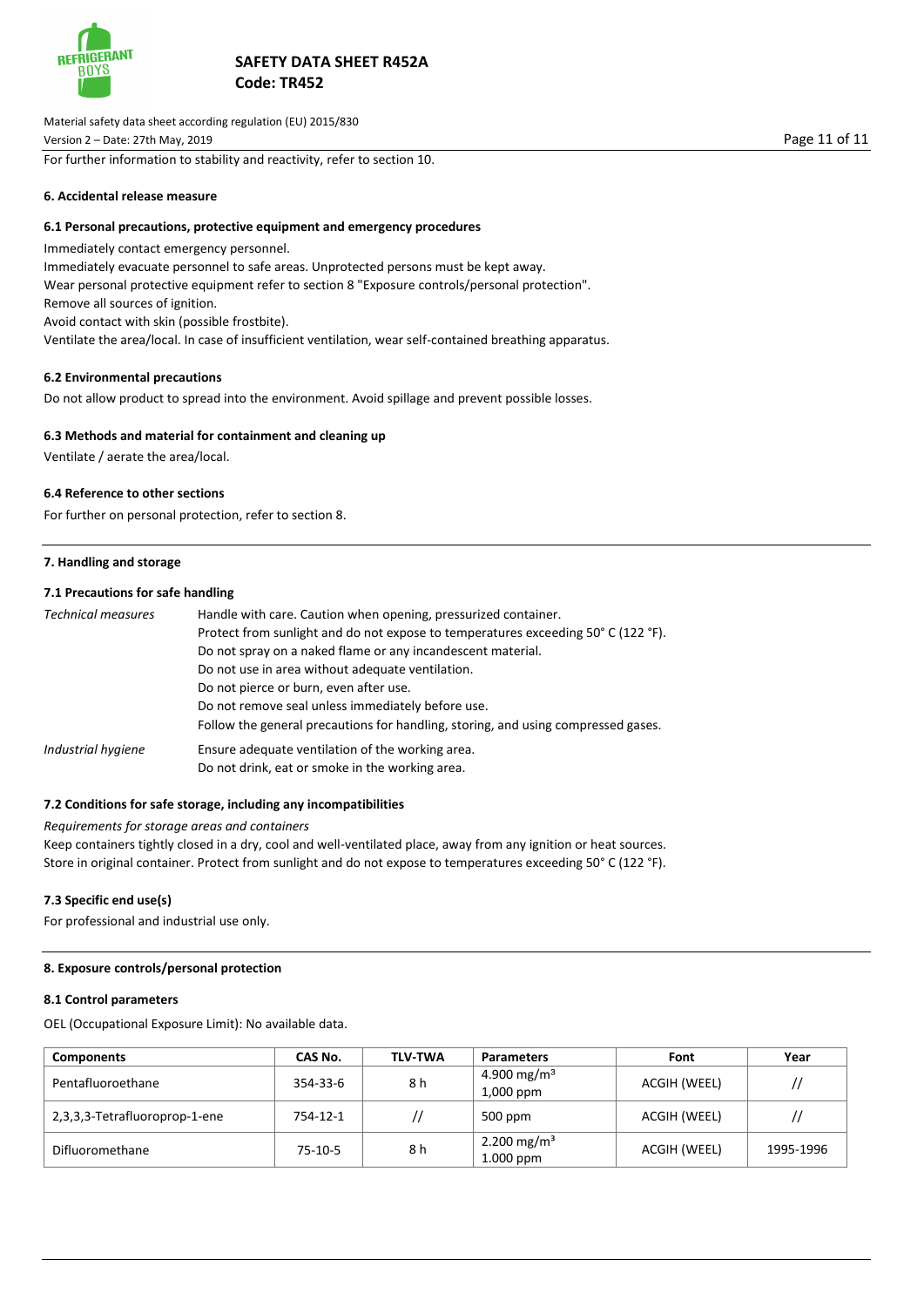

Material safety data sheet according regulation (EU) 2015/830 Version 2 – Date: 27th May, 2019 Page 11 of 11

| <b>DNEL</b>                   |           |                                           |                                                                                                                                      |  |
|-------------------------------|-----------|-------------------------------------------|--------------------------------------------------------------------------------------------------------------------------------------|--|
| Component                     | CAS No.   | <b>Inhalation</b>                         |                                                                                                                                      |  |
| Pentafluoroethane             | 354-33-6  | <b>DNEL-Workers</b><br>DNEL - Consumers   | 16444 mg/m <sup>3</sup> (long-term exposure - systemic effects)<br>1753 mg/m <sup>3</sup> (long-term exposure - systemic effects)    |  |
| 2,3,3,3-Tetrafluoroprop-1-ene | 754-12-1  | <b>DNEL-Workers</b><br>DNEL - Consumers   | 950 mg/m <sup>3</sup> (long term exposure $-$ systemic effects)<br>113,1 mg/m <sup>3</sup> (long term exposure $-$ systemic effects) |  |
| Difluoromethane               | $75-10-5$ | DNEL - Workers<br><b>DNEL - Consumers</b> | 7035 mg/m <sup>3</sup> (long-term exposure – systemic effects)<br>750 mg/m <sup>3</sup> (long-term exposure $-$ systemic effects)    |  |

| <b>PNEC</b>                   |           |                      |                       |  |
|-------------------------------|-----------|----------------------|-----------------------|--|
| Component                     | N. CAS    | <b>PNEC values</b>   |                       |  |
| Pentafluoroethane             | 354-33-6  | $0.1 \text{ mg/l}$   | Fresh water           |  |
|                               |           | 0,6 mg/kg dw*        | Fresh water sediment  |  |
|                               | 754-12-1  | $> 0.1$ mg/l         | Freshwater            |  |
|                               |           | $> 0.01$ mg/l        | Marine water          |  |
| 2,3,3,3-Tetrafluoroprop-1-ene |           | $> 0,178$ mg/l* dw   | Marine water sediment |  |
|                               |           | $>$ 1,54 mg/Kg* dw   | Soil                  |  |
|                               | $75-10-5$ | $0,142 \text{ mg/l}$ | Fresh water           |  |
| Difluoromethane               |           | $0.534$ mg/kg dw*    | Fresh water sediment  |  |
|                               |           | $1,42 \text{ mg/l}$  | Intermittent release  |  |

\*dry weight

## **8.2 Exposure controls**

Ensure adequate ventilation. In case of insufficient ventilation, wear self-contained breathing apparatus.

Personal protective equipment must comply with EU directives: respiratory protective equipment EN 136, 140, 149; eye protection (protective goggles or safety glasses) EN 166; skin protection EN 340, 463, 468, 943-1, 943-2; hands protection (protective gloves) EN374, safety boots EN ISO 20345.

## **8.2.2 Individual protection measures, such as personal protective equipment**

| Safety glasses with side-shields (according to directive EN 166).                                                                                                                            |
|----------------------------------------------------------------------------------------------------------------------------------------------------------------------------------------------|
|                                                                                                                                                                                              |
| Protective gloves resistant to chemical products (EN374).                                                                                                                                    |
| The penetration time of the gloves must be greater than the period of expected use.                                                                                                          |
| Gloves should be replaced immediately if they show signs of wear or deterioration.                                                                                                           |
| Safety footwear recommended when handling cylinders.                                                                                                                                         |
| Apron or protective clothing are not necessary.                                                                                                                                              |
| In case of insufficient ventilation, wear self-contained breathing apparatus. (EN133).<br>Vapours are heavier than air and can cause suffocation by reducing oxygen available for breathing. |
|                                                                                                                                                                                              |



## **8.2.3. Environmental exposure controls**

Handling in accordance with good industrial hygiene and safety practice. Avoid leakage or spillage in the environmental. Avoid dispersion in the air. For more information refer to section 7 "Handling and storage".

# **9. Physical and chemical properties**

## **9.1 Information on basic physical and chemical properties**

| a) | Appearance | Liquefied gas     |
|----|------------|-------------------|
|    | Colour     | Colourless        |
| b) | Odour      | Slightly ethereal |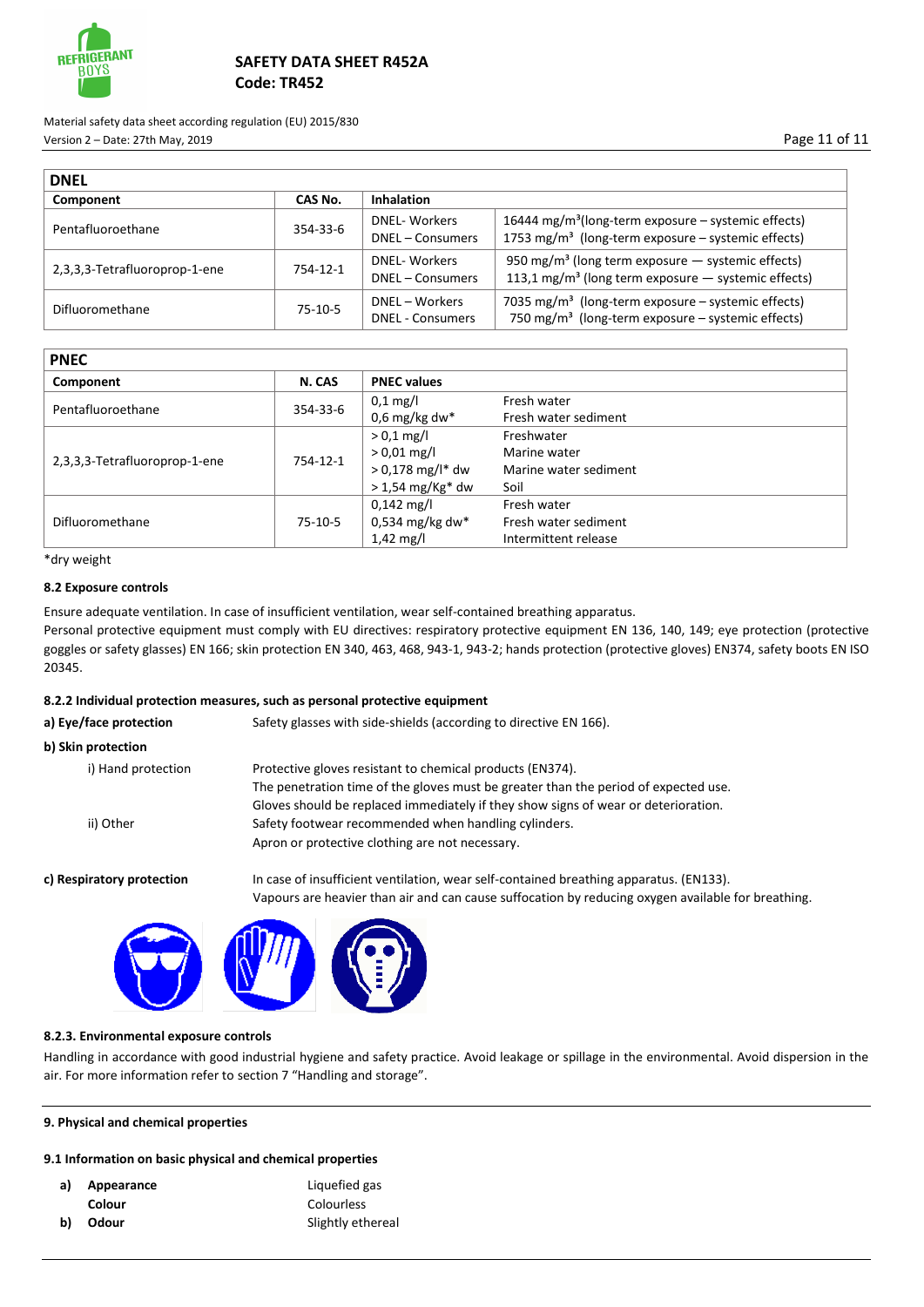

Material safety data sheet according regulation (EU) 2015/830 Version 2 – Date: 27th May, 2019 Page 11 of 11

| C) | <b>Odour threshold</b>                 | Odour threshold is subjective and inadequate to warn for overexposure. |
|----|----------------------------------------|------------------------------------------------------------------------|
| d) | рH                                     | n.a.                                                                   |
| e) | Melting point / Freezing point         | - 103 °C (- 154.4 °F) Pentafluoroethane                                |
|    |                                        | - 136 °C (- 212.8 °F) Difluoromethane                                  |
| f) | Initial boiling point                  | $-47$ °C ( $-52.60$ °F)                                                |
| g) | Flash point                            | n.a.                                                                   |
| h) | <b>Evaporation rate</b>                | n.d.a.                                                                 |
| i) | Flammability (solid, gas)              | Not flammable                                                          |
| j) | <b>Upper/lower flammability</b>        | n.d.a.                                                                 |
| k) | Vapour pressure                        | 1,315 kPa (13,15 bar) @ 25 °C (77 °F)                                  |
| I) | Vapour density                         | 3,64 g/cm <sup>3</sup> @ 25 °C (77 °F)                                 |
| m) | <b>Relative density</b>                | 1,13 g/cm <sup>3</sup> @ 25 °C (77 °F)                                 |
| n) | <b>Solubility</b> (in the water)       | Insoluble                                                              |
| o) | Partition coefficient: n-Octanol/water | 1.48 log Pow Pentafluoroethane                                         |
|    |                                        | 2.15 log Pow 2,3,3,3-Tetrafluoroprop-1-ene                             |
|    |                                        | 0.21 log Pow Difluoromethane                                           |
| p) | <b>Auto-ignition temperature</b>       | n.d.a.                                                                 |
| q) | <b>Decomposition temperature</b>       | n.d.a.                                                                 |
| r) | <b>Viscosity</b>                       | n.a.                                                                   |
| s) | <b>Explosive properties</b>            | Not explosive according with EU criteria                               |
| t) | <b>Oxidising properties</b>            | Not oxidising according with EU criteria                               |

### **10. Stability and reactivity**

### **10.1 Reactivity**

Stable under normal handling and storage conditions.

### **10.2 Chemical stability**

Stable under normal handling and storage conditions.

### **10.3 Possibility of hazardous reactions**

The product is non-reactive under normal handling and storage conditions.

### **10.4 Conditions to avoid**

Contains gas under pressure, may explode if heated. Protect from sunlight and do not expose to temperatures exceeding 50 °C. Keep away from heat, sparks, open flame or other sources of ignition. Do not smoke. Do not pierce or burn, even after use. Do not spray on a naked flame or any incandescent material.

#### **10.5 Incompatible materials**

No reaction with common materials in dry or wet conditions. Avoid contact with alkaline and caustic products, alkaline-earth metals (e.g. calcium, aluminum powder, zinc and magnesium).

### **10.6 Hazardous decomposition products**

No hazardous decomposition under normal conditions. In case of fire, for thermal decomposition, the following substances can be released: carbon oxides (CO, CO2) and fluorocarbons.

## **11. Toxicological information**

## **11.1 Information on toxicological effects**

**a) Acute toxicity**

**Inhalation** 

Pentafluoroethane LC50: 800 000 ppm (OECD 403) Exposition time: 4 h Animal species: Rat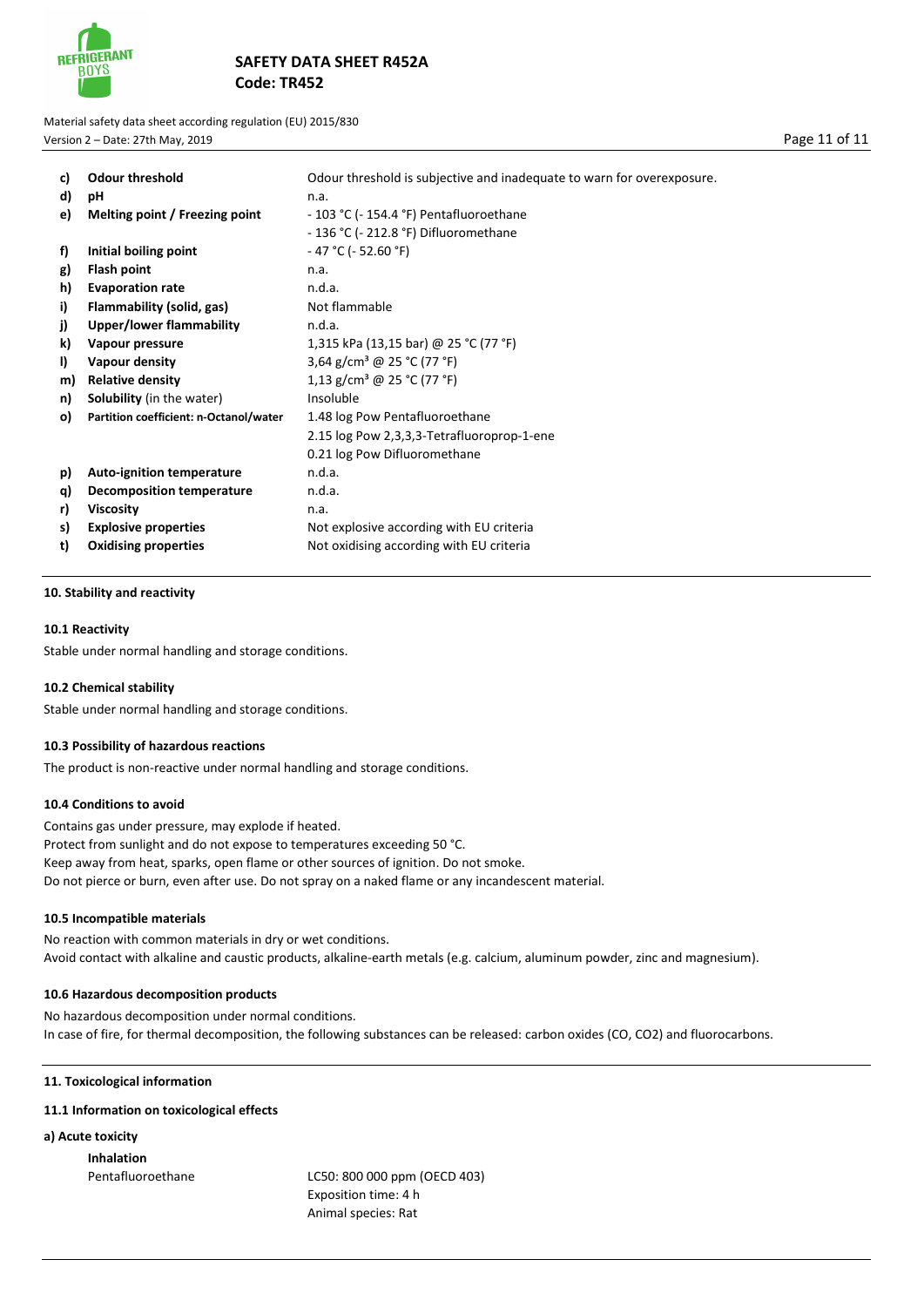

Material safety data sheet according regulation (EU) 2015/830 Version 2 – Date: 27th May, 2019 **Page 11 of 11** 

|  | 2,3,3,3-Tetrafluoroprop-1-ene     | LC50: > 400 000 ppm (OECD 403)                                                                   |
|--|-----------------------------------|--------------------------------------------------------------------------------------------------|
|  |                                   | Exposition time: 4 h                                                                             |
|  |                                   | Animal species: Rat                                                                              |
|  | Difluoromethane                   | LC50: > 520 000 ppm (OECD 403)                                                                   |
|  |                                   | Exposition time: 4 h<br>Animal species: Rat                                                      |
|  | b) Skin corrosion/Skin irritation | Based on available data the classification criteria are not met.                                 |
|  | c) Serious eye damage/irritation  | Based on available data the classification criteria are not met.                                 |
|  | d) Respiratory sensitisation      |                                                                                                  |
|  | Pentafluoroethane                 | LC50: 800 000 ppm (OECD 403)                                                                     |
|  |                                   | Exposition time: 4 h                                                                             |
|  |                                   | Animal species: Rat                                                                              |
|  | Difluoromethane                   | LC50: > 520 000 ppm (OECD 403)                                                                   |
|  |                                   | Exposition time: 4 h                                                                             |
|  |                                   | Animal species: Rat                                                                              |
|  | e) Germ cell mutagenicity         |                                                                                                  |
|  | in vitro genotoxicity             |                                                                                                  |
|  | Pentafluoroethane                 | In vitro test: Ames                                                                              |
|  |                                   | <b>Result: Negative</b>                                                                          |
|  | 2,3,3,3-Tetrafluoroprop-1-ene     | In vitro test: Ames                                                                              |
|  |                                   | Results: 20% and more, positive at TA 100 and e. coli WP2 uvrA, negative at TA98, TA100 e TA1535 |
|  | Difluoromethane                   | In vitro test: Ames                                                                              |
|  |                                   | Result: Negative                                                                                 |
|  | In vivo genotoxicity              |                                                                                                  |
|  | 2,3,3,3-Tetrafluoroprop-1-ene     | Method: Mutagenicity (micronucleus test)<br>Dose: until 200,000 ppm                              |
|  |                                   | Exposition time: 4 h                                                                             |
|  |                                   | Result: Negative                                                                                 |
|  |                                   | Animal species: Mouse                                                                            |
|  | Difluoromethane                   | Exposed tissue: Bone marrow                                                                      |
|  |                                   | Method: Mutagenicity (micronucleus test)                                                         |
|  |                                   | Result: Negative                                                                                 |
|  |                                   | Animal species: Mouse                                                                            |
|  | f) Carcinogenicity                | Based on available data the classification criteria are not met.                                 |
|  | g) Reproductive toxicity          |                                                                                                  |
|  | 2,3,3,3-Tetrafluoroprop-1-ene     | Inhalation (OECD 414)                                                                            |
|  |                                   | NOAEL: 50 000 mg/m <sup>3</sup>                                                                  |
|  |                                   | Animal species: Rat                                                                              |
|  | Difluoromethane                   | Inhalation                                                                                       |
|  |                                   | NOAEL: 208 000 mg/m <sup>3</sup>                                                                 |
|  |                                   | Animal species: Rat                                                                              |
|  | <b>Other information</b>          |                                                                                                  |
|  | Pentafluoroethane                 | Cardiac sensitization                                                                            |
|  |                                   | NOAEC: 75 000 ppm                                                                                |
|  |                                   | LOAEC: 100 000 ppm                                                                               |
|  |                                   | Animal Species: Dog                                                                              |
|  | 2,3,3,3-Tetrafluoroprop-1-ene     | Cardiac sensitization                                                                            |
|  |                                   | No effect detected on exposures up to 12% (120, 189 ppm)<br>Animal species: Dog                  |
|  | Difluoromethane                   | Cardiac sensitization                                                                            |
|  |                                   | NOAEC: > 350 000 ppm                                                                             |
|  |                                   | LOAEC: 350 000 ppm                                                                               |
|  |                                   | <b>Animal Species: Dog</b>                                                                       |
|  |                                   |                                                                                                  |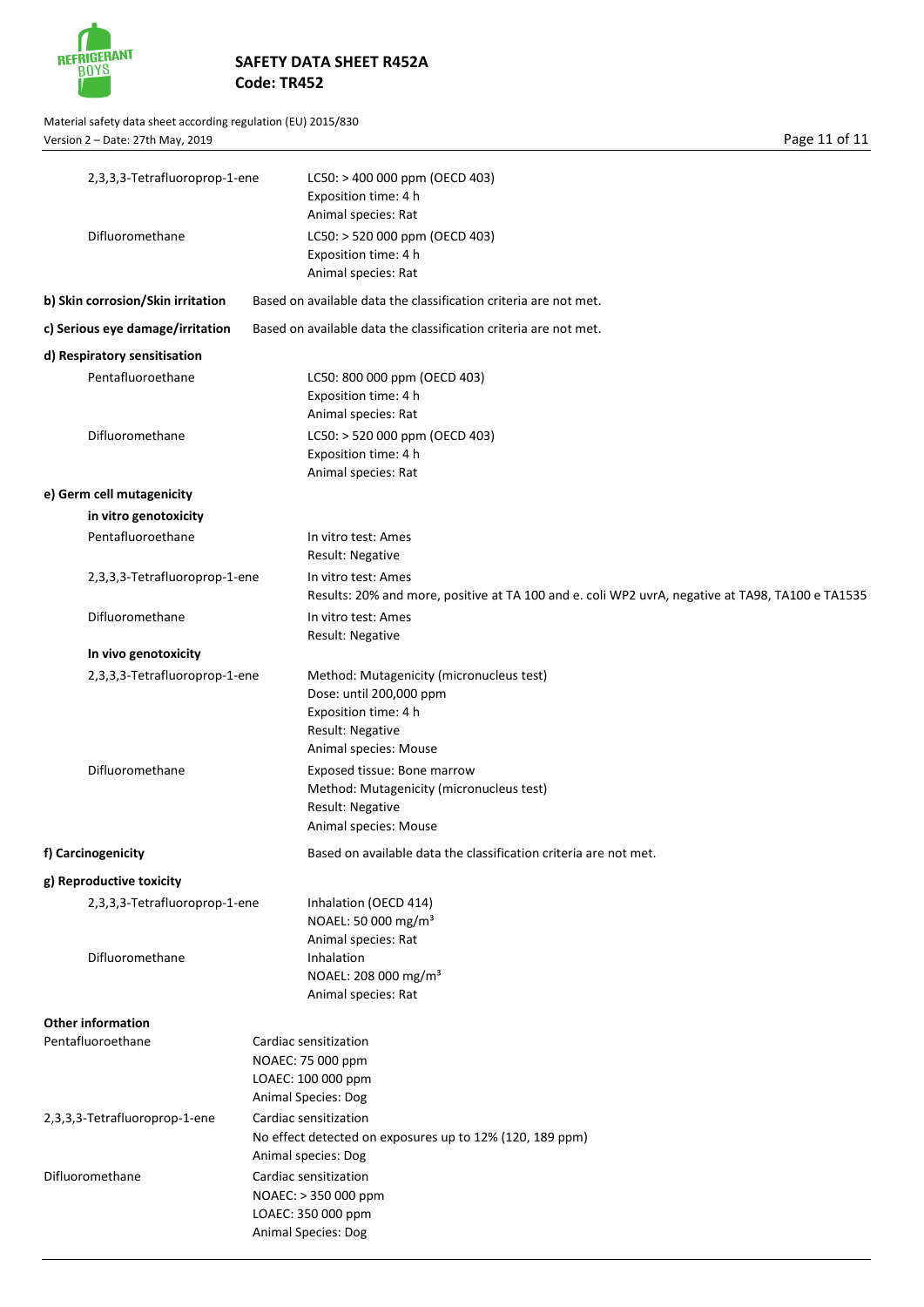

Material safety data sheet according regulation (EU) 2015/830 Version 2 – Date: 27th May, 2019 **Page 11 of 11** 

# **12. Ecological information**

| 12.1 Toxicity                                                         |                                                                                                                                                                                                       |
|-----------------------------------------------------------------------|-------------------------------------------------------------------------------------------------------------------------------------------------------------------------------------------------------|
| Fish                                                                  |                                                                                                                                                                                                       |
| Pentafluoroethane                                                     | $LC50:$ > 100 mg/l<br>Exposition time: 96 h                                                                                                                                                           |
| 2,3,3,3-Tetrafluoroprop-1-ene                                         | LC50: > 197 mg/l (OECD 203)<br>Exposition time: 96 h<br>Species: Cyprinus carpio (Carp)<br>Note: No toxic effect at aquatic saturation solution                                                       |
| Difluoromethane                                                       | LC50: 1.045 mg/l<br>Exposure time: 96 h<br>Species: Pimephales promelas<br>Remarks: QSAR, supporting study                                                                                            |
| <b>Aquatic invertebrates</b>                                          |                                                                                                                                                                                                       |
| Pentafluoroethane                                                     | $EC50:$ > 100 mg/l<br>Exposition time: 48 h<br>Species: Daphnia magna (Water flea)                                                                                                                    |
| 2,3,3,3-Tetrafluoroprop-1-ene                                         | EC50: > 83 mg/l (OECD 202)<br>Exposition time: 48 h<br>Species: Daphnia magna (Water flea)                                                                                                            |
| Difluoromethane                                                       | EC50: 1.573 mg/l<br>Exposure time: 48 h<br>Species: Daphnia magna (Water flea)<br>Remarks: QSAR, supporting study                                                                                     |
| Seaweed                                                               |                                                                                                                                                                                                       |
| Pentafluoroethane                                                     | $EC50:$ > 114 mg/l<br>Exposition time: 72 h<br>Species: Selenastrum capricornutum (Freshwater seaweed)                                                                                                |
| 2,3,3,3-Tetrafluoroprop-1-ene                                         | $EC50:$ > 100 mg/l<br>Species: Scenedesmus capricornutum (Freshwater seaweed)                                                                                                                         |
| Difluoromethane                                                       | EC50: 142 mg/l<br>Exposure time: 96 h<br>Species: Algae                                                                                                                                               |
| 12.2 Persistence and degradability                                    |                                                                                                                                                                                                       |
| The mixture is not easily biodegradable                               |                                                                                                                                                                                                       |
| Pentafluoroethane<br>2,3,3,3-Tetrafluoroprop-1-ene<br>Difluoromethane | Water: 5% of biodegradation after 28 days - Air: Average life of 28.3 years (estimated value)<br>Not easily biodegradable<br>Water: 5% of biodegradation after 28 days - Air: Average life of 4 years |
| 12.3 Bioaccumulative potential                                        |                                                                                                                                                                                                       |
| Pentafluoroethane<br>2,3,3,3-Tetrafluoroprop-1-ene<br>Difluoromethane | 1,48 Log Pow<br>2,15 Log Pow<br>0,21 Log Pow                                                                                                                                                          |
| 12.4 Mobility in soil                                                 |                                                                                                                                                                                                       |
| Pentafluoroethane<br>2,3,3,3-Tetrafluoroprop-1-ene<br>Difluoromethane | $1,30 - 1,70$ Log Koc<br>No data available<br>No data available                                                                                                                                       |

## **12.5 Results of PBT and vPvB assessment**

Not classified as PBT and vPvB.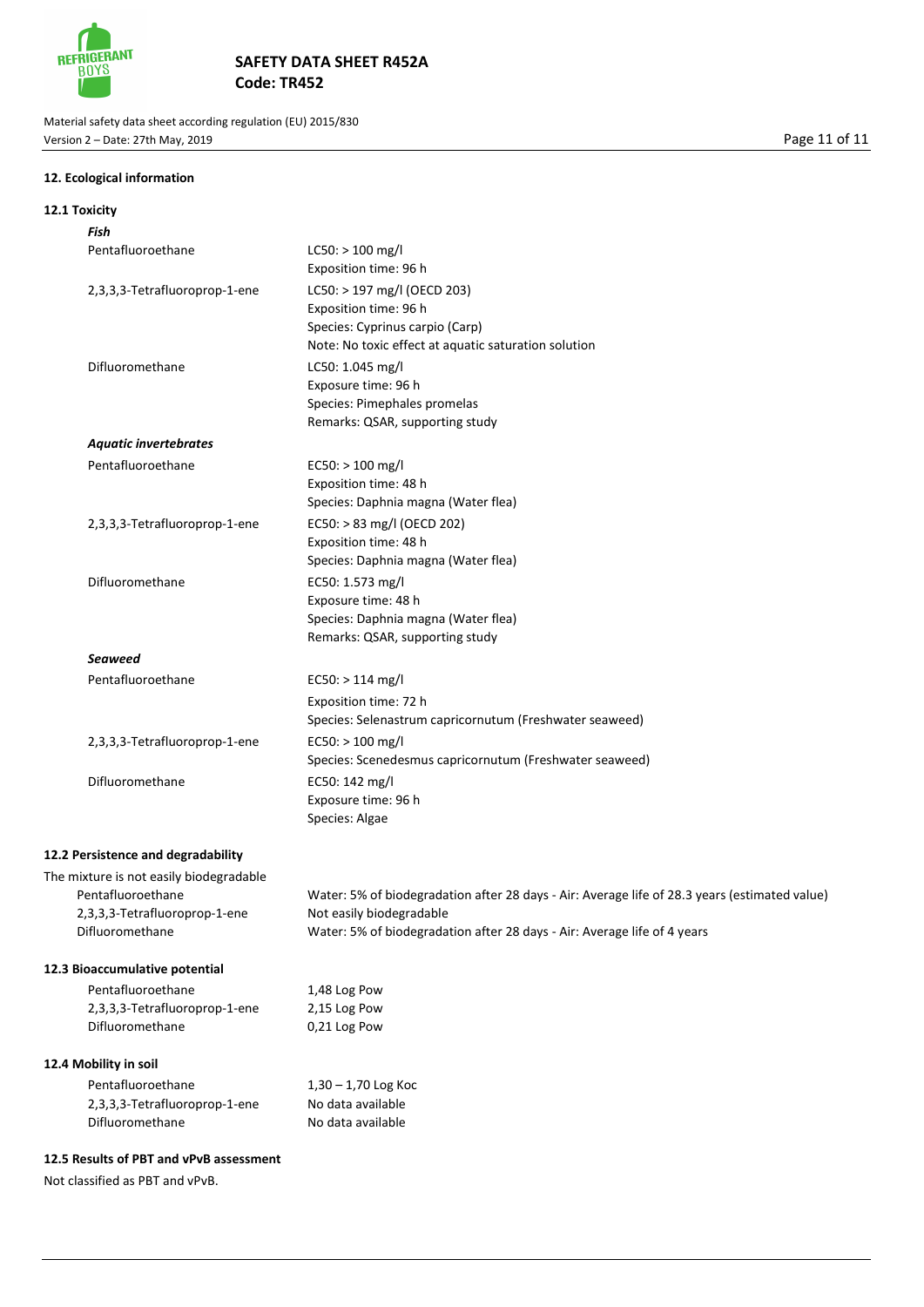

Material safety data sheet according regulation (EU) 2015/830 Version 2 – Date: 27th May, 2019 Page 11 of 11

# **12.6 Other adverse effects**

| Ozone Depletion Potential       | ODP $(R11=1) = 0$              |                |
|---------------------------------|--------------------------------|----------------|
| <b>Global Warming Potential</b> | GWP (CO2=1) = $2.141$ IPCC AR4 |                |
|                                 |                                | 1.945 IPCC AR5 |

## **13. Disposal consideration**

## **13.1 Waste treatment methods**

Product Take all necessary measures to prevent the production of residuals, value the possible methods of regeneration or recycling. Dispose in accordance with local, state, and federal regulations. Do not discharge into drains or environment. Packaging Reuse and recycle the packaging after its reclaim. Dispose of non-reusable packaging in accordance with local, state, and federal

**European Waste Code (EWC)** 

regulations.

Product 14 06 01: organic solvents, refrigerants and foam / aerosol propellants of waste-chlorofluorocarbons, HCFC, HFC. Packaging 15 01 11: metallic packaging containing a hazardous solid porous matrix (for example asbestos), including empty pressure containers.

### **Additional information**

Waste directives and regulations: Directive 2006/12/CE, Directive 91/689/CE, Regulation (EC) no. 1013/2006. Dispose of waste product in compliance with EC, state and/or local regulations. For more information, see section 8.

**14. Transport information**

**14.1 UN Number** UN 1078

**14.2 UN proper shipping name** Refrigerant gas, N.O.S. (R452A)

*Hazard labels ADR/RID, IMDG, IATA/ICAO*



2.2 Non-flammable non-toxic gas

## **Transport by road (ADR) / Transport by rail (RID)**

| 14.3 Transport hazard class(es)       |                                                                                  |
|---------------------------------------|----------------------------------------------------------------------------------|
| Classification code                   | 2A                                                                               |
| Kemler code                           | -20                                                                              |
| 14.4 Packing group                    | n.a.                                                                             |
| Packing instruction                   | P200                                                                             |
| <b>14.5 Environmental hazards</b>     | No                                                                               |
| <b>Additional information</b>         |                                                                                  |
| Tunnel restriction code of total load | Code C/E - Tank carriage: Passage forbidden through tunnels of category C, D & E |
|                                       | Code E (Other carriage): Passage forbidden through tunnels of category E         |

# **Transport by air (IATA/ICAO)**

| 14.3 Transport hazard class(es)                |        |
|------------------------------------------------|--------|
| Class/Division                                 | 2.2    |
| 14.4 Packing group                             | n.a.   |
| Passengers and Cargo flights                   | 200    |
| <b>Only Cargo flights</b>                      | 200    |
| <b>14.5 Environmental hazards</b>              | No     |
| <b>Additional information</b>                  |        |
| Passenger aircraft maximum net quantity (IATA) | 75 Kg  |
| Cargo aircraft maximum net quantity (IATA)     | 150 Kg |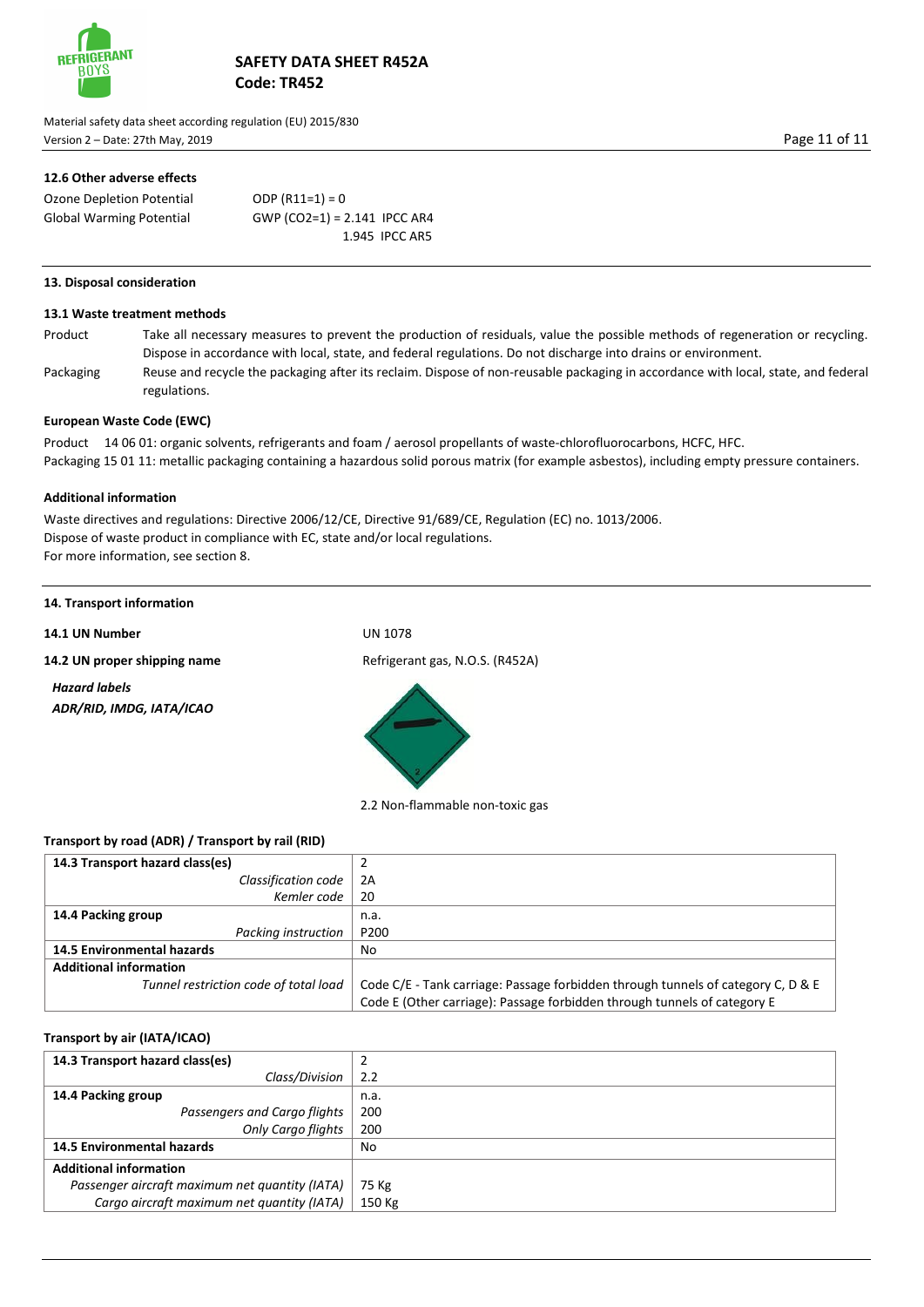

Material safety data sheet according regulation (EU) 2015/830 Version 2 – Date: 27th May, 2019 Page 11 of 11

## **Transport by sea (IMDG)**

| 14.3 Transport hazard class(es)     |                 |
|-------------------------------------|-----------------|
| Class/Division                      | $\frac{1}{2.2}$ |
| Emergency Schedule (EmS)   F-C, S-V |                 |
| 14.4 Packing group                  | n.a.            |
| Packing instruction                 | P200            |
| 14.5 Environmental hazards          | No              |

### **14.6 Special precautions for user**

Avoid transport on vehicles where the load space is not separated from the driver's compartment.

Ensure vehicle driver is aware of the potential hazards of the load and knows what to do in the event of an accident or an emergency. Ensure that containers are firmly secured.

Before transporting product containers: - Ensure there is adequate ventilation.

#### **14.7 Transport in bulk according to Annex II of MARPOL the IBC Code**

Not applicable.

.

### **15. Regulatory information**

#### **15.1 Safety, health and environmental regulations/legislation specific for the substance or mixture**

| Ozone Depletion Potential | ODP $(R11=1) = 0$              |
|---------------------------|--------------------------------|
| Global Warming Potential  | GWP (CO2=1) = $2.141$ IPCC AR4 |
|                           | 1.945 IPCC AR5                 |

### **Additional regulations/legislations**

Regulation (UE) n. 517/2014 Seveso Directive: 2012/18/UE (Seveso III): Not included

#### **15.2 Chemical safety assessment**

A Chemical Safety Assessment (CSA) has not been carried out.

### **16. Other information**

This Material Safety Data Sheet has been made according European Directive in force.

# **Text of H and P statements in section 2 and 3**

| H <sub>220</sub> | Extremely flammable gas                                  |
|------------------|----------------------------------------------------------|
| H <sub>280</sub> | Contains gas under pressure; may explode if heated       |
| $P410 + P403$    | Protect from sunlight. Store in a well-ventilated place. |

## **Text of "Security Code" under Regulation (EC) 1272/2008 (CLP) and Classification 67/548/EEC, in section 2 and 3**

Flam. Gas 1 Flammable gas – Classification: Category 1 Press. Gas Liq. Gases under pressure - Compressed gas – Classification: Liquefied gas F+ Extremely flammable R12 Extremely flammable: liquids having a boiling point lower or equal to 35 °C

| <b>History</b> | Version 2                 | Version 1     |
|----------------|---------------------------|---------------|
|                | Date of revision: 05/2019 | Date: 09/2017 |

### **b) Abbreviations and acronyms**

| ADR        | <b>Accord Dangerous Route</b>           |
|------------|-----------------------------------------|
| CAS        | <b>Chemical Abstracts Service</b>       |
| CE / EC    | <b>European Community</b>               |
| <b>CLP</b> | Classification, Labelling and Packaging |
| <b>CSA</b> | <b>Chemical Safety Assessment</b>       |
| DNEL       | Derived No-Effect Level                 |